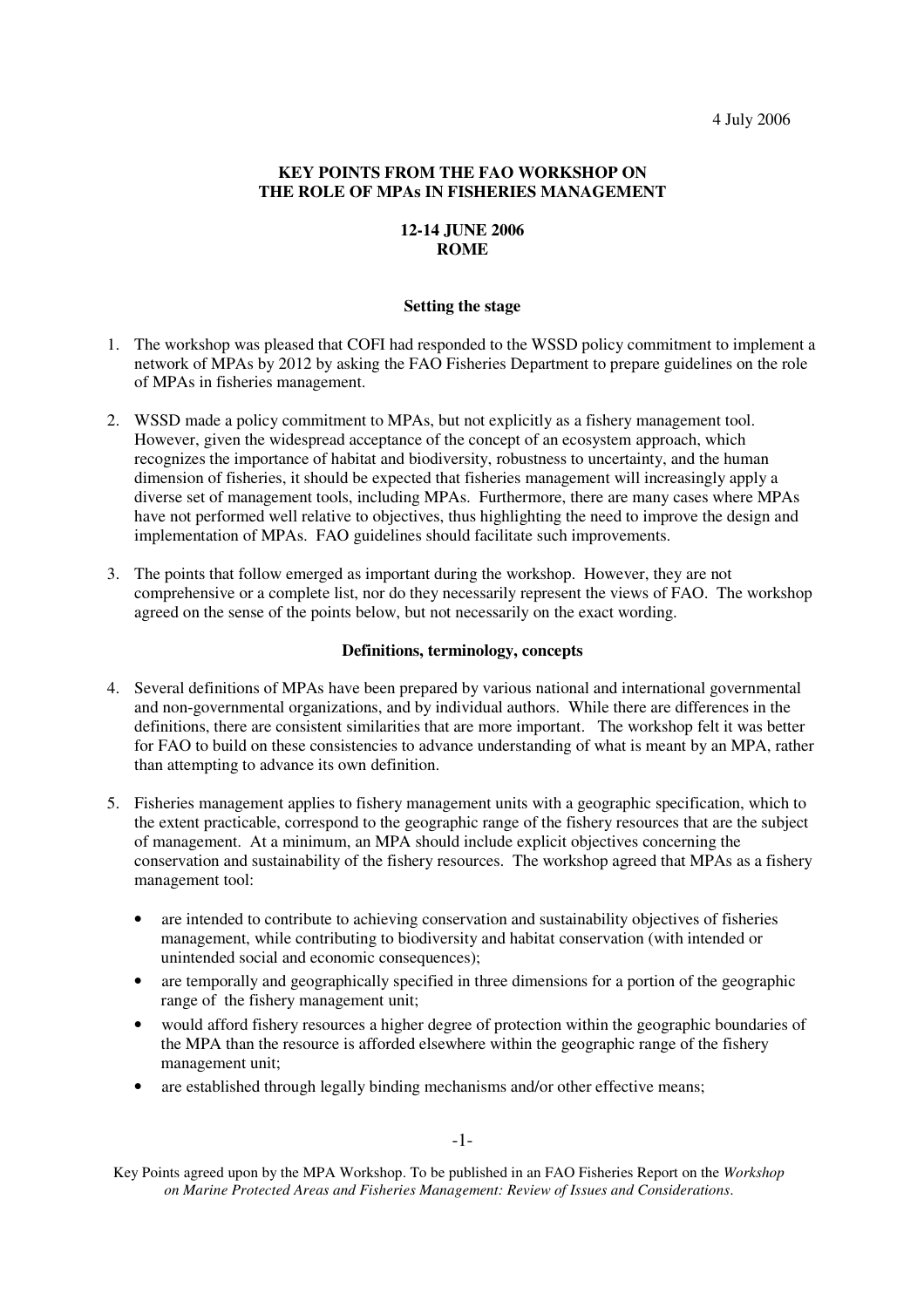- are usually expected to have resource conservation and sustainability benefits, other ecological benefits, and/or social benefits, beyond the boundaries of the MPA.
- 6. WSSD refers to networks of MPAs. A network of MPAs may refer to:
	- at a minimum, more than one MPA,
	- more usefully, a collection of MPAs either as representative networks and/or with some degree of connectivity which could be ecological or social, including sharing of governance resources;
	- ideally, a synergistic system of MPAs with the "whole greater than the sum of the parts" relative to objectives.
- 7. In the context of MPAs as a fishery management tool, networks should be employed, rather than a single MPA, to the extent that they are advantageous relative to conservation and sustainability objectives, biodiversity and habitat benefits, and social impacts. Networks may serve to:
	- account for dispersal of early life history stages of fishery resources or movement of later life stages;
	- conserve and sustain multiple species of fishery resources which typically have different distributions and patterns of dispersal;
	- afford protection to diverse types of habitat and/or ecosystem types;
	- affect distributional aspects of social benefits and costs;
	- enhance effectiveness of governance; and
	- improve learning through sharing experiences.
- 8. The utility of an MPA relative to achieving objectives depends to some degree on the effectiveness of governance.
- 9. MPAs and networks of MPAs may be initiated from the bottom up (e.g. by individuals and local communities seeking sanction from higher scales of governance) or from the top down (e.g. high level policies implemented locally). Effective governance in the long term is likely to depend on sharing responsibility over a hierarchy of scales, with responsibility delegated to the lowest (i.e. most local) scale that has the ability to achieve objectives.
- 10. Ideally, governance structures and processes for MPAs should incorporate relevant multi-sectoral interests (e.g. mining, transportation, tourism, fisheries) as a means to facilitate improved implementation and compliance. However, a pragmatic approach is required and it may be useful for MPAs to start within a single sector, such as fisheries, but to be allowed to evolve as participation and buy-in is expanded to other sectors with time. Nevertheless, it needs to be recognized that there is a trade-off between the extent and impact of externalities on the ability to govern and the extent of participation by multiple sectors.
- 11. Integrated Coastal Management (ICM), an Ecosystem Approach (EA), the Precautionary Approach, and MPAs all interface with fisheries management and each other.
- 12. ICM applies broadly to all use sectors, including fishing, such that geographic areas may be zoned to either allow or exclude specific uses. MPAs are a specialized form of geographic zoning, which can be nested within ICM.

Key Points agreed upon by the MPA Workshop. To be published in an FAO Fisheries Report on the *Workshop on Marine Protected Areas and Fisheries Management: Review of Issues and Considerations*.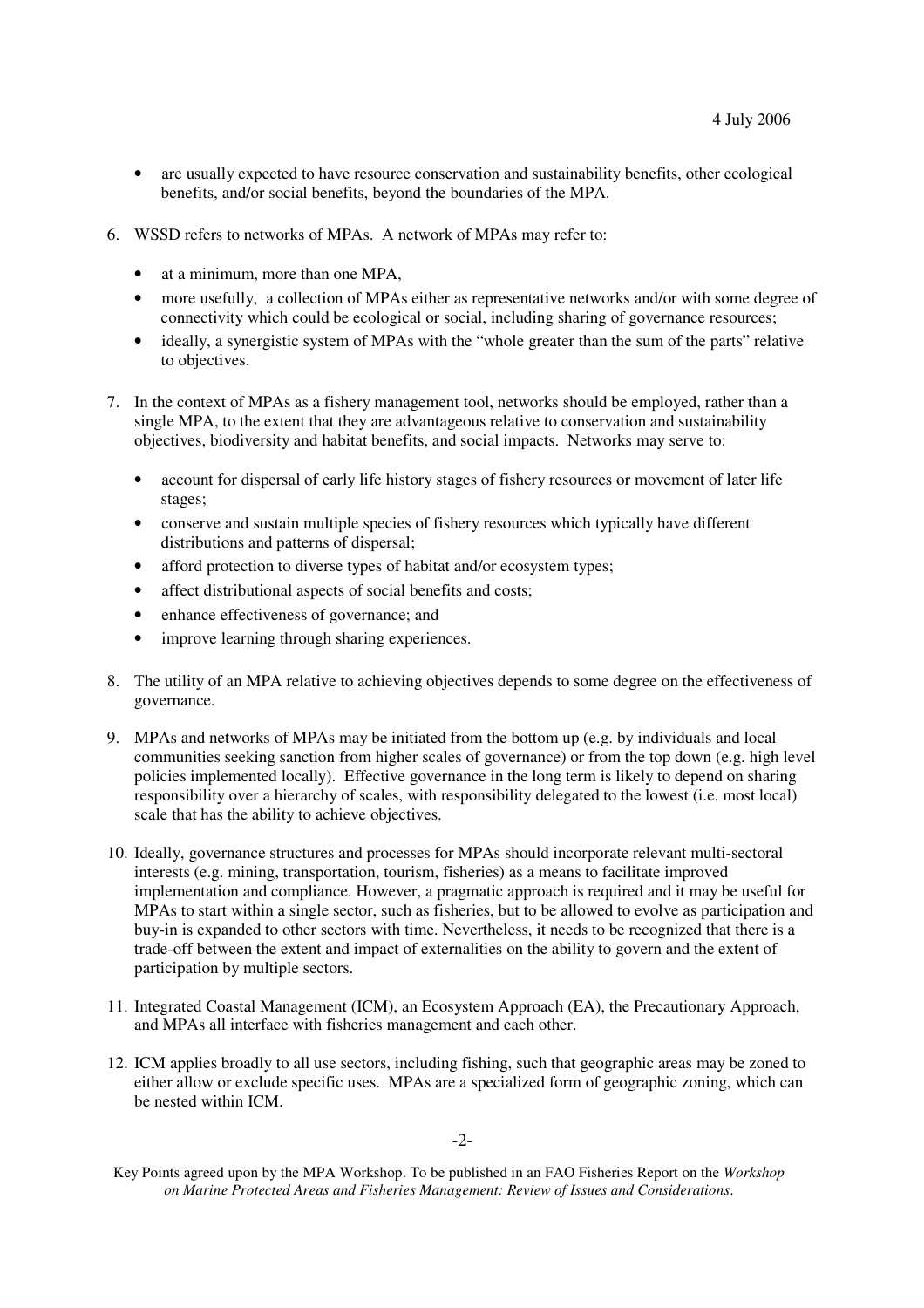- 13. EA is a process for design and implementation of management that broadens stakeholder involvement, considers direct and indirect impacts on an ecosystem, and takes account of uncertainty. It is applicable to ICM and fisheries management (EAF). The precautionary approach is a way of accounting for uncertainty and managing risk. FAO has prepared useful guidelines on the precautionary approach and the ecosystem approach for fisheries.
- 14. MPAs may be a valuable element of a precautionary approach, for example, when:
	- MPAs protect components of ecosystems that are not protected by other forms of fisheries management;
	- they can be more effectively enforced than alternative forms of fisheries management;
	- they are more robust in the face of social and ecological change, and resource assessment uncertainty.

However, MPAs do not necessarily provide these precautionary benefits. Applying a diversity of fishery management tools, including MPAs, is likely to be more precautionary than overly depending on any one tool.

## **Design, implementation and monitoring of MPAs for fishery management**

- 15. The design of MPAs as a fishery management tool should be integrated within the overall design process for fishery management. It usually involves a preliminary or scoping stage, and a secondary or analysis stage.
- 16. The scoping stage of design is the stage when the viability of MPAs as a tool for managing a specific fishery is considered. It takes account of:
	- availability of spatial and temporal information about fishery resources, ecosystems, fishing activity, community dependencies and other social considerations, which might be used to design MPAs;
	- objectives of fisheries management (what are the problems and opportunities), and the amenability of MPAs for addressing them;
	- applicability of governance options to MPAs;
	- stakeholder opinions about MPAs relative to other management tools;
	- feasibility of implementing MPAs relative to other fishery management tools, for example taking account of enforceability;
	- entry points such as the current existence of MPAs that might serve as a building block.

The product of the scoping stage includes a set of viable fishery management tools to be more rigorously analyzed in the next stage of design.

17. The analysis stage of design compares the performance of viable fishery management tools (including MPAs, assuming they emerged from the scoping stage as viable) relative to objectives and costs of implementation. Both quantitative models and analyses and objective qualitative evaluations may be used.

Key Points agreed upon by the MPA Workshop. To be published in an FAO Fisheries Report on the *Workshop on Marine Protected Areas and Fisheries Management: Review of Issues and Considerations*.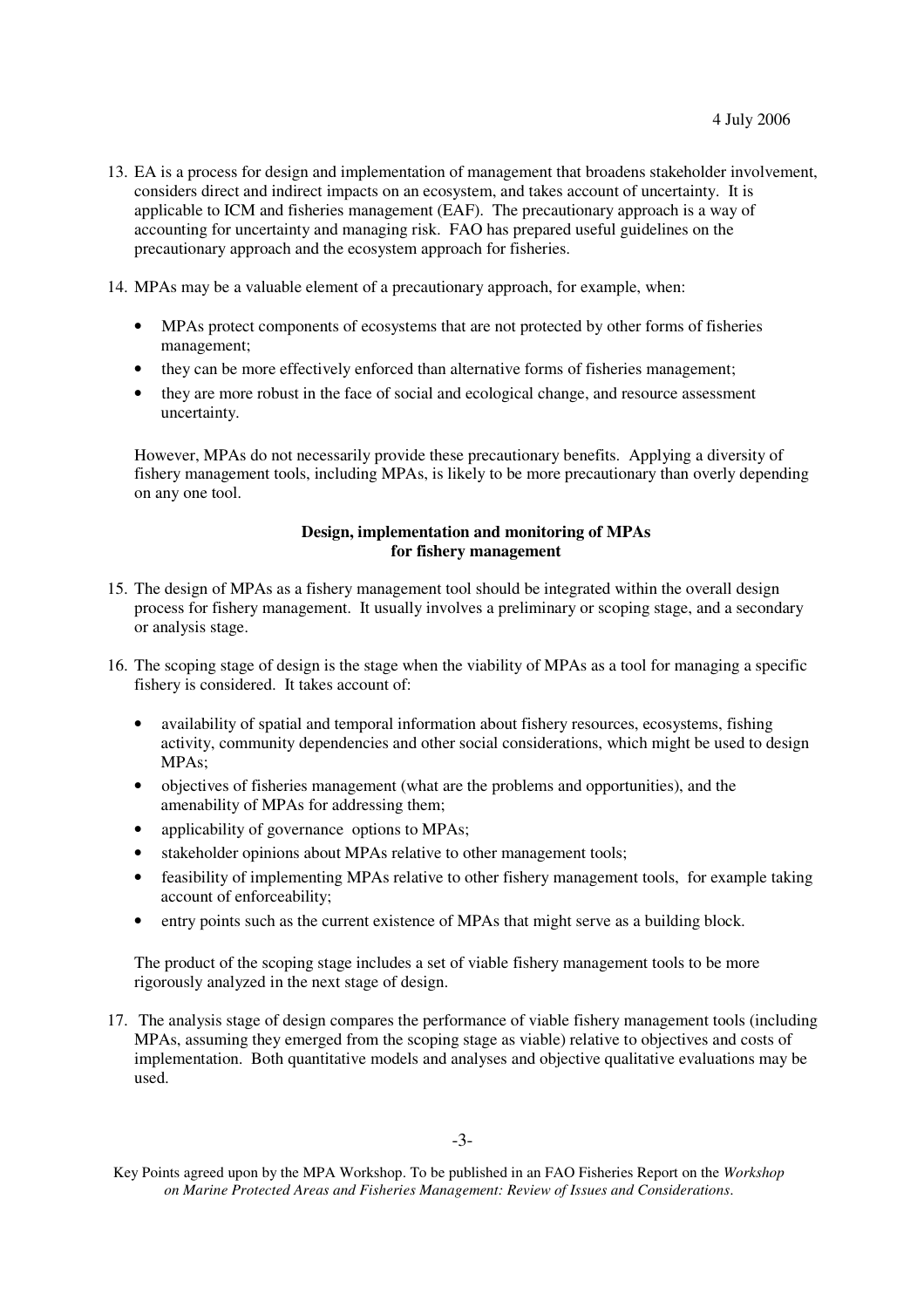- 18. Within the broader framework for design of fisheries management, MPA design should take account of ecological and social connectivity between MPAs, costs and benefits including distributional effects, and robustness to uncertainty
- 19. Fishery management tools may produce benefits that go beyond the scope of explicit benefits of fishery management. For example, MPAs are likely to have habitat and biodiversity benefits that may not be explicitly included as fishery management objectives. Nevertheless, such benefits should be considered in the fishery management design process.
- 20. There is potentially a role for MPAs in fisheries management from near shore areas to the high seas. There are important differences in settings, such as governance regimes, the state of natural science and social science knowledge, nature of fishery resource and ecological threats, degree of user conflicts, and implementation costs. These differences will be important in both the scoping and analysis stages of fishery management design.
- 21. Regional Fisheries Management Organizations (RFMOs) have a prominent role in international fisheries management, particularly for straddling and highly migratory fish stocks as mandated by the UN Fish Stocks Agreement. RFMOs should consider MPAs as a fishery management tool to the extent they are an effective way to achieve conservation and sustainability objectives, and fulfill mandates and policy agreements.
- 22. FAO can contribute to improved management of fisheries in areas beyond national jurisdiction by providing technical guidance on effective means of management, including the potential role of MPAs. Greater collaboration between FAO and CBD would help to integrate initiatives to achieve conservation of biodiversity with efforts to ensure sustainable use of fishery resources in these areas.
- 23. The requirements and structures for effective governance of MPAs, within a broader framework of fisheries governance, will differ according to the scale and international scope of the MPA. Governance needs to be appropriate to the scale of the MPA or MPA network and of the management unit in which it is embedded. Some general principles include the following.
	- a) MPAs should not be seen in isolation but as part of larger governance systems.
	- b) Governance and management strategies should explicitly address uncertainty, robustness and precaution.
	- c) Small-scale, coastal MPAs should give due attention to community rights and participation. The policy framework needs to enable this.
	- d) Coastal MPAs will frequently need to be embedded not only in a broader fisheries management system but also within an integrated coastal zone management system.
	- e) MPAs in inshore, offshore and areas beyond national jurisdiction will frequently include a variety of stakeholders within and outside the fisheries sector and the governance and management structures and processes must accommodate this.
	- f) As the number of stakeholders and sectoral groups involved in MPA management increases, the need for strong and formal overarching arrangements to ensure coordination across users will similarly increase.
	- g) Zoning systems and management planning systems can be useful for managing multiple use of an area. Zoning and management planning systems should be supported by primary legislation which provides guidance to the process, and devolves actual zoning and management planning decisions

 $-4-$ 

Key Points agreed upon by the MPA Workshop. To be published in an FAO Fisheries Report on the *Workshop on Marine Protected Areas and Fisheries Management: Review of Issues and Considerations*.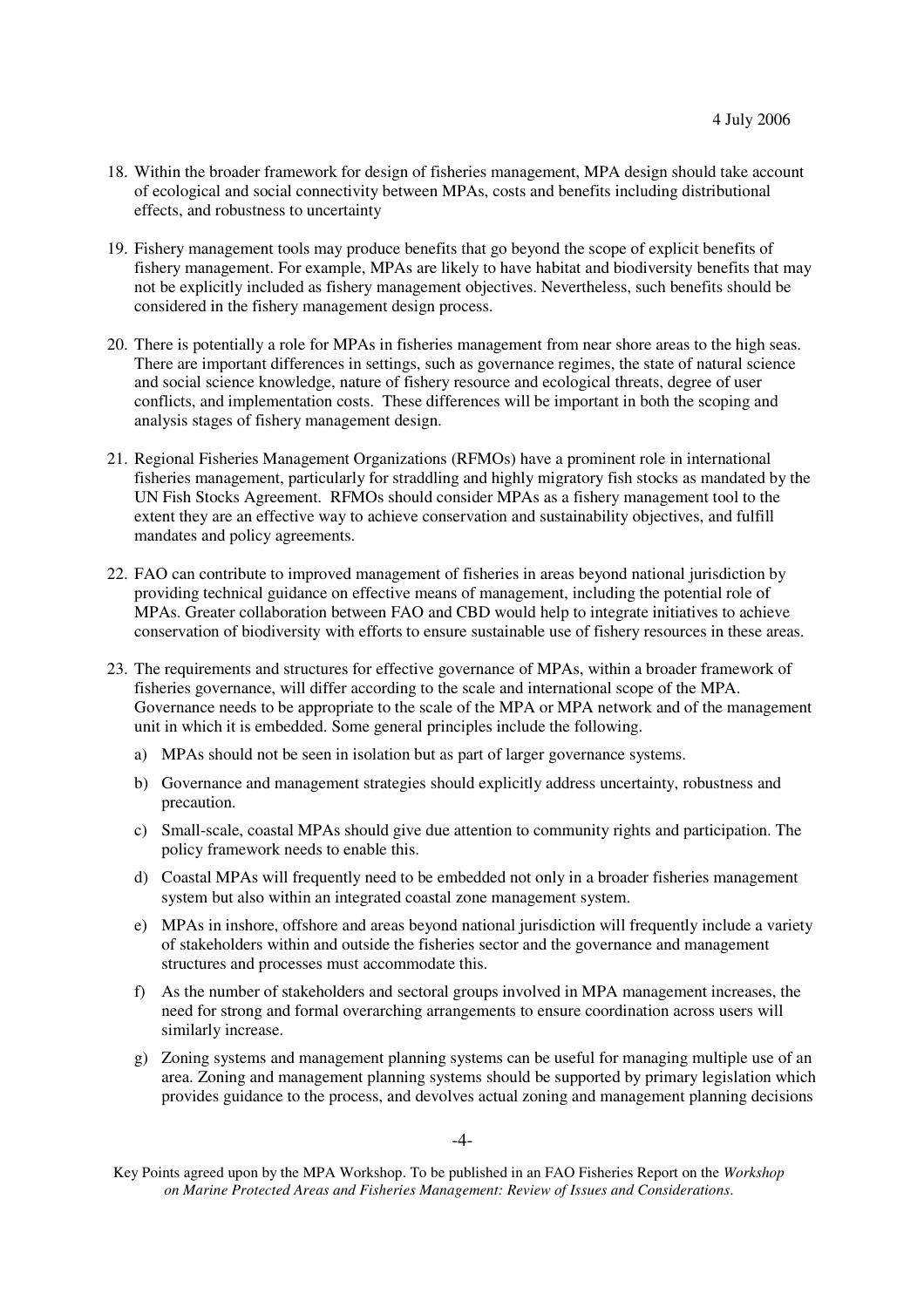to the appropriate level. An important aspect of zoning should be to avoid prohibitions except where useful in order to achieve defined objectives, to improve compliance and reduce enforcement requirements.

- h) Large-scale MPAs may be beneficial in order to encompass macro-scale features that serve critical functions in populations or ecosystems. Zoning will often be important in such cases and consideration should also be given to the relative advantages and disadvantages of a single largescale MPA compared to a network of smaller MPAs.
- i) The potential contribution of MPAs in areas beyond national jurisdiction is under intense discussion at present and there are differences of opinion on the adequacy of the international legal regime governing areas beyond national jurisdiction. Nevertheless, the guidelines to be developed by FAO should provide technical guidance on the potential advantages and disadvantages of MPAs as tools for fisheries management in relation to other tools in these areas. Such information could be useful, amongst others, to RFMOs and to States considering entering bi-lateral or multi-lateral arrangements to improve fisheries management and conservation in areas beyond national jurisdiction.
- j) MPAs on the high seas could address deep sea resources and communities, for example on sea mounts and oceanic ridges, pelagic resources and communities, or both. High degrees of endemism in deep sea communities and the vulnerability of some deep sea stocks and species require particular consideration for fisheries and conservation of biodiversity. Enforcement and IUU fishing are likely to be problematic. Flag States have an important role to play in ensuring responsible and sustainable use of resources in areas beyond national jurisdiction and could contribute by a range of methods, including through effort management of their national fleet, gear regulations and where applicable, compliance with MPAs and other spatial controls.
- 24. The design of MPAs would benefit from more support for effectively designed and conducted studies of MPAs, emphasizing the diversity of situations in which MPAs have been applied, design and implementation processes, monitoring and performance, and ultimately, lessons learned. To make this possible, systematic databases on all aspects of MPAs, such as inventories of MPAs, their legal frameworks and governance regimes, objectives, enforcement and monitoring, etc., would be valuable.
- 25. Like most fishery management tools, the effectiveness of MPAs depends on compliance, which will often require effective enforcement with large enough penalties to serve as a deterrent. Joint enforcement arrangements that take advantage of enforcement assets from multiple jurisdictions and sectors should be developed. There are many opportunities to enhance compliance through application of modern technologies, such as vessel monitoring systems (VMS), although for smallscale fisheries this may pose a challenge.
- 26. Many factors can lead to "voluntary" compliance and self-enforcement, such as involvement of stakeholders, education, and the recognition and/or allocation of rights.
- 27. Enforcement of MPAs should build on the IPOA for IUU and the FAO Compliance Agreement, among others.
- 28. One important aspect of sustainability of MPAs in fisheries management is a sustainable source of funding after the initial flux of external or donor funds runs out. Accordingly, costs should be kept as low as possible. Several potential sustainable sources of funding should be considered, such as:

-5-

Key Points agreed upon by the MPA Workshop. To be published in an FAO Fisheries Report on the *Workshop on Marine Protected Areas and Fisheries Management: Review of Issues and Considerations*.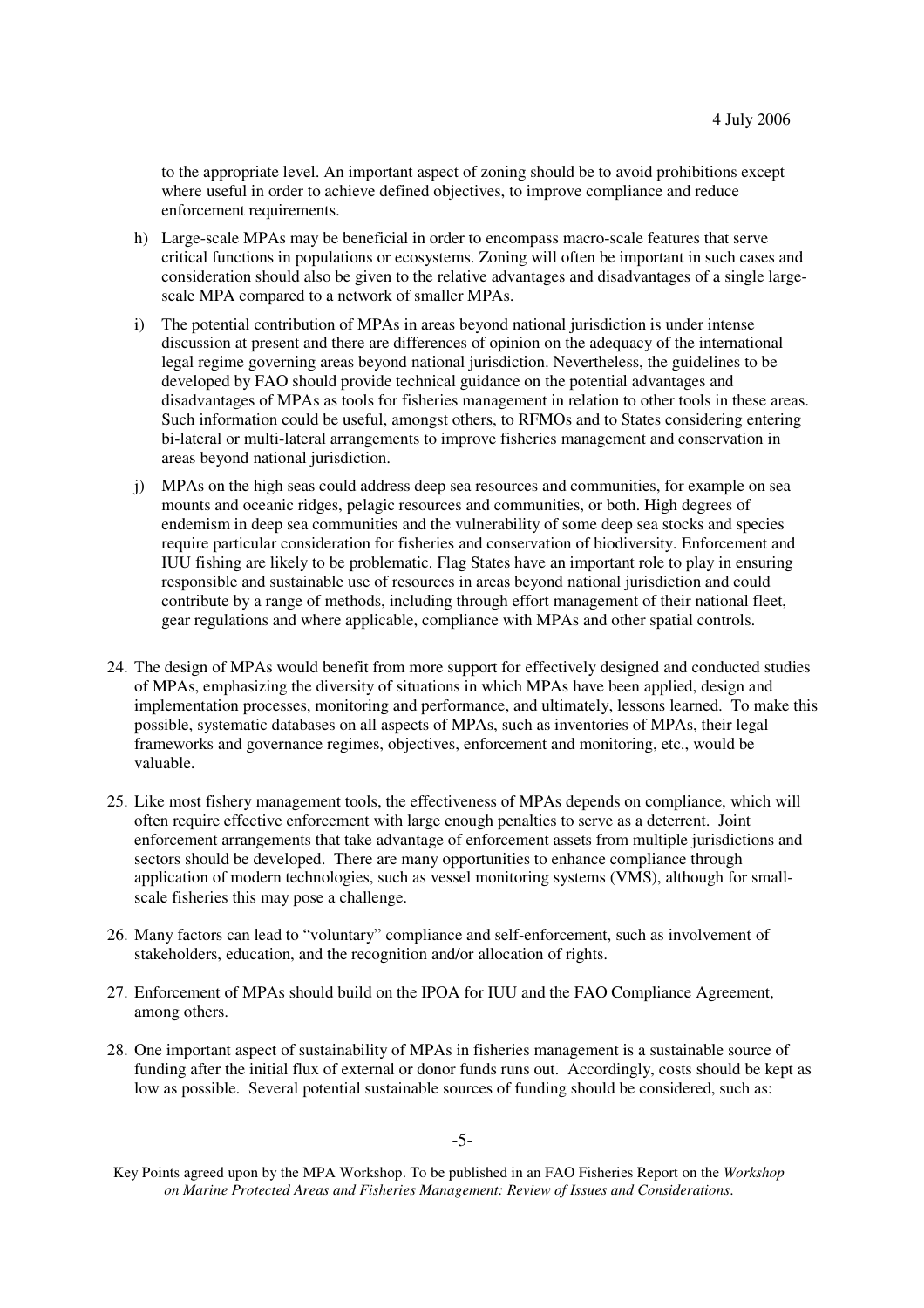- establishing a trust fund from the initial flux of external or donor funds;
- funds from enforcement penalties;
- fees paid by people who benefit from the MPA, such as fishers, tourists, hotel owners, etc.
- 29. Where possible, mechanisms and policies should be designed so that funds generated by an MPA are available to be used locally to sustain the MPA. If the funds are absorbed by a central government, funding to sustain the MPA is likely to be inadequate and there will be less local support for generating revenues.
- 30. It was suggested that there can be discrepancies between the goals of international governance and goals at the national scale. This could lead, for example, to countries responding to initiatives from donor agencies and NGOs to implement MPAs in the short-term but lacking the national and local commitment to sustain them in the longer term. It is essential for more effective and sustained governance that there is greater coherence between international and national goals and processes. Principles that could contribute to improving the coherence include adherence to transparency and participatory decision-making.
- 31. While the charge of the workshop was to consider the role of MPAs in fishery management, in reality, MPAs almost always explicitly and implicitly serve multiple objectives, and interest in MPAs is cross sectoral, including commercial and recreational fisheries, tourism, other industries, and environmentalists. The workshop suggested that FAO should consider initiatives to close gaps between these interest groups and improve cooperation.
- 32. One advantage of harmonizing the role of MPAs as a fisheries management tool and as a tool that serves broader conservation objectives, is the possibility of broadening the funding for MPAs, such as joint funding from fisheries and conservation agencies.
- 33. Conflicts associated with MPAs are frequent, as with other forms of fisheries management. MPAs should be designed and managed to minimize conflicts before they occur, but mechanisms for conflict resolution should also be designed into the governance of MPAs. Enhancing capacity to do so in developing countries may be particularly important.
- 34. While there are many examples of developing countries "leading the way" in the application of MPAs to fisheries, in general most developing countries require assistance in building capacity for research, governance, monitoring, and enforcement. The capacity needs to be sustained beyond the initial period of involvement by external donors.
- 35. Capacity building, community involvement, and ocean literacy throughout society are related, and may be necessary for MPAs to be initially accepted, and effectively sustained.
- 36. There should be a sustained commitment to a balanced monitoring program so that performance of the MPA can be evaluated relative to objectives, and more generally, to support research. A monitoring program needs to be designed to account for connectivity between the area inside and outside MPA boundaries. Monitoring and performance evaluation needs to address fishery resources and ecosystems, fishing activity, and costs and benefits including distributional effects.
- 37. In many cases, local communities and stakeholders can conduct or contribute to monitoring, which may enhance credibility of results with stakeholders. It may also be cost effective, contribute to capacity building, and indirectly be a way of recovering management costs. However, care needs to

-6-

Key Points agreed upon by the MPA Workshop. To be published in an FAO Fisheries Report on the *Workshop on Marine Protected Areas and Fisheries Management: Review of Issues and Considerations*.